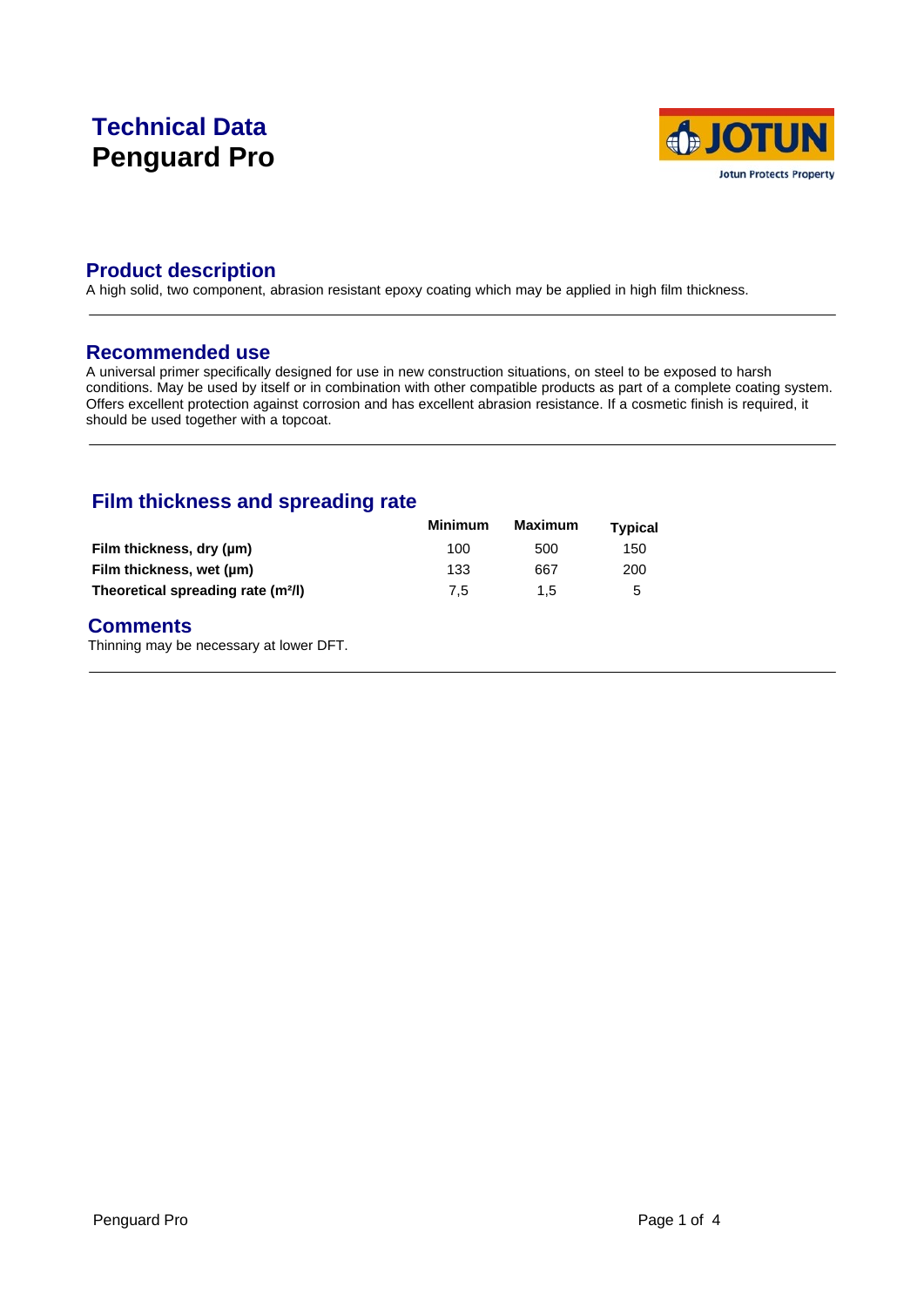# **Physical properties**

| <b>Colour</b>                                        | Limited colour                                                                     |  |
|------------------------------------------------------|------------------------------------------------------------------------------------|--|
| Solids (vol %)*                                      | $75 \pm 2$                                                                         |  |
| <b>Flash point</b>                                   | $32^{\circ}C \pm 2$ (Setaflash)                                                    |  |
| <b>VOC</b>                                           | 2 lbs/gal (240 gms/ltr) USA-EPA Method 24<br>200 gms/ltr UK-PG6/23(97). Appendix 3 |  |
| <b>Gloss</b>                                         | Semigloss                                                                          |  |
| <b>Gloss retention</b>                               | Fair                                                                               |  |
| Water resistance                                     | Excellent                                                                          |  |
| <b>Abrasion resistance</b>                           | Excellent                                                                          |  |
| Solvent resistance                                   | Good                                                                               |  |
| <b>Chemical resistance</b>                           | Good                                                                               |  |
| <b>Flexibility</b>                                   | Good                                                                               |  |
| <b>Compatibility with</b><br>cathodic protection     | Very good                                                                          |  |
| $*M_{222}$ $$ of a secondical to ICO 2000.4000 $(F)$ |                                                                                    |  |

\*Measured according to ISO 3233:1998 (E)

Hong Kong rules:

Category of paints - Other vessel coatings; VOC 240 gms/ltr HK EPD method (Ready to use); Exempt compound - N/A; Specific gravity: 1.37 (A+B); Both VOC and Specific gravity values provided are typical values, subject to changes when different colour involved.

### **Surface preparation**

All surfaces should be clean, dry and free from contamination. The surface should be assessed and treated in accordance with ISO 8504.

#### **Bare steel**

Cleanliness: Blast cleaning to min. Sa 2½ (ISO 8501-1:2007) or for previously coated surfaces UHPWJ to WJ2 (NACE No.5/SSPC-SP 12). Roughness: using abrasives suitable to achieve grade Fine to Medium G (30-85 µm, Ry5) (ISO 8503-2). Power tool cleaning to min. St 2 (ISO 8501-1:2007) may be acceptable, subject to exposure.

#### **Shopprimed steel**

Clean, dry and undamaged approved shopprimer.

#### **Coated surfaces**

Clean, dry and undamaged compatible primer. Please contact your local Jotun office for more information.

#### **Other surfaces**

The coating may be used on other substrates. Please contact your local Jotun office for more information.

### **Condition during application**

The temperature of the substrate should be minimum -5°C and at least 3°C above the dew point of the air, temperature and relative humidity measured in the vicinity of the substrate. Good ventilation is usually required in confined areas to ensure proper drying. The coating should not be exposed to water, chemicals or mechanical stress until cured.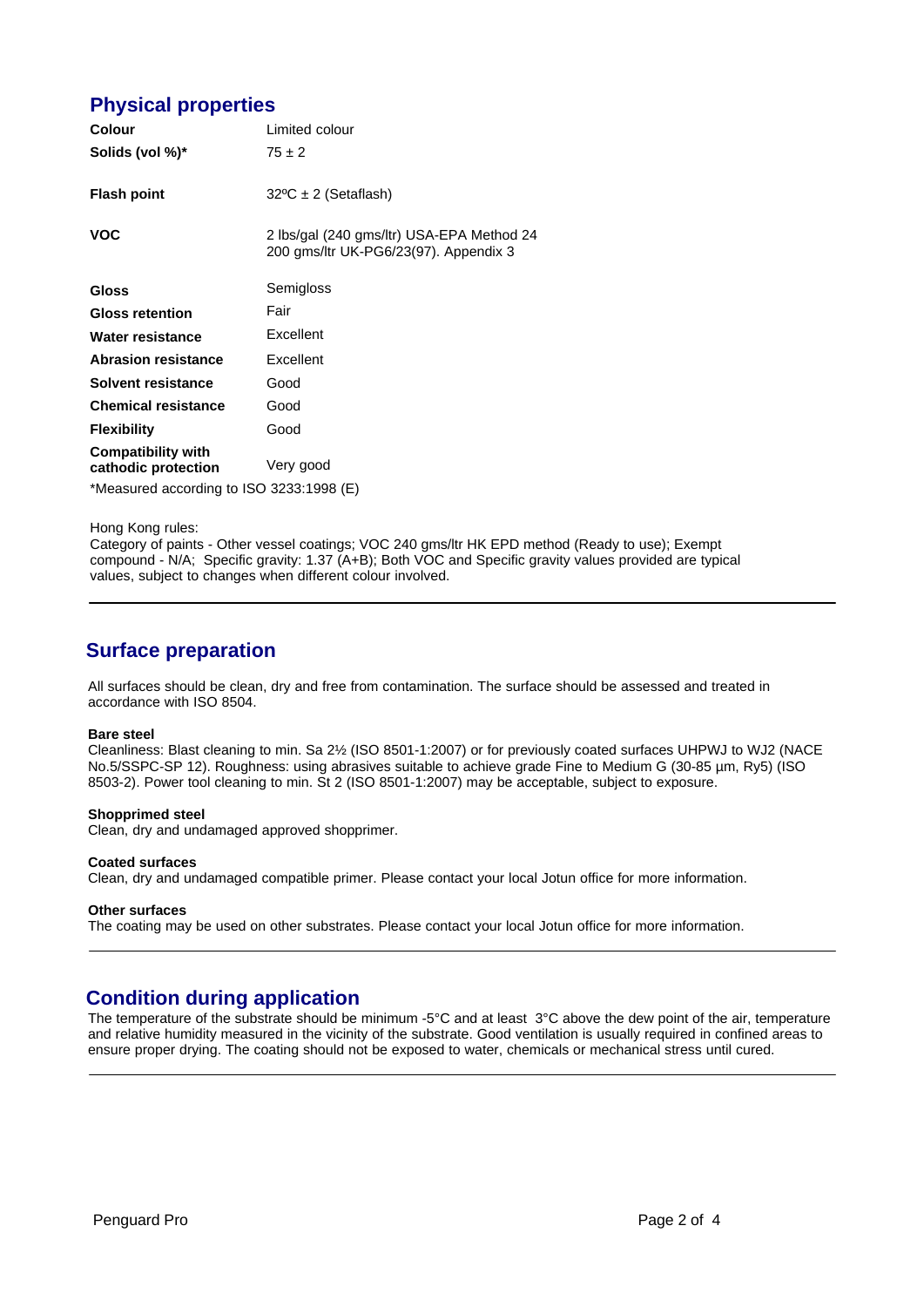# **Application methods**

**Spray** Use airless spray **Brush** Recommended for stripe coating and small areas, care must be taken to achieve the specified dry film thickness. **Roller** May be used for small areas but not recommended for first primer coat, however when using roller application care must be taken to apply sufficient material in order to achieve the specified dry film thickness.

# **Application data**

| Mixing ratio (volume)      | 3:1                                                                                                |
|----------------------------|----------------------------------------------------------------------------------------------------|
| Mixing                     | 3 parts Comp. A (base) to be mixed thoroughly with 1 part Penguard Pro, Comp. B<br>(curing agent). |
| Induction time             | 10 minutes.                                                                                        |
| Pot life $(23^{\circ}C)$   | 1 hour (reduced at higher temperatures).                                                           |
| <b>Thinner/Cleaner</b>     | Jotun Thinner No. 17                                                                               |
| Guiding data airless spray |                                                                                                    |
| Pressure at nozzle         | 15 MPa (150 kp/cm <sup>2</sup> , 2100 psi)                                                         |
| Nozzle tip                 | $0.58 - 0.79$ mm $(0.023 - 0.031)$                                                                 |
| Spray angle                | $40-80^\circ$                                                                                      |
| <b>Filter</b>              | Check to ensure that filters are clean                                                             |

# **Drying time**

Drying times are generally related to air circulation, temperature, film thickness and number of coats, and will be affected correspondingly. The figures given in the table are typical with:

- Good ventilation (Outdoor exposure or free circulation of air)
- \* Typical film thickness
- \* One coat on top of inert substrate

| Substrate temperature               | $-5^{\circ}$ C  | $0^{\circ}$ C   | $10^{\circ}$ C  | $23^{\circ}$ C  | $40^{\circ}$ C  |
|-------------------------------------|-----------------|-----------------|-----------------|-----------------|-----------------|
| Surface dry                         | 10h             | 8 h             | 6 h             | 3 h             | 1 h             |
| Through dry 1                       | 38 h            | 22 h            | 12 <sub>h</sub> | 6 h             | 4 h             |
| <b>Cured</b>                        |                 | 21 <sub>d</sub> | 12d             | 10d             | 7 d             |
| Dry to recoat, minimum <sup>2</sup> | 24 h            | 16 h            | 7 h             | 3 h             | 2 h             |
| Dry to recoat, maximum 3            | 14 d            | 14 <sub>d</sub> | 14d             | 14 <sub>d</sub> | 10 <sub>d</sub> |
| Substrate temperature               | $5^{\circ}$ C   |                 |                 |                 |                 |
| Surface dry                         | 7 h             |                 |                 |                 |                 |
| Through dry 1                       | 18h             |                 |                 |                 |                 |
| <b>Cured</b>                        | 14 d            |                 |                 |                 |                 |
| Dry to recoat, minimum <sup>2</sup> | 10 <sub>h</sub> |                 |                 |                 |                 |
| Dry to recoat, maximum 3            | 14 d            |                 |                 |                 |                 |

1. The earliest time for exposure to mechanical strain, i.e. to walk on the coated surface.